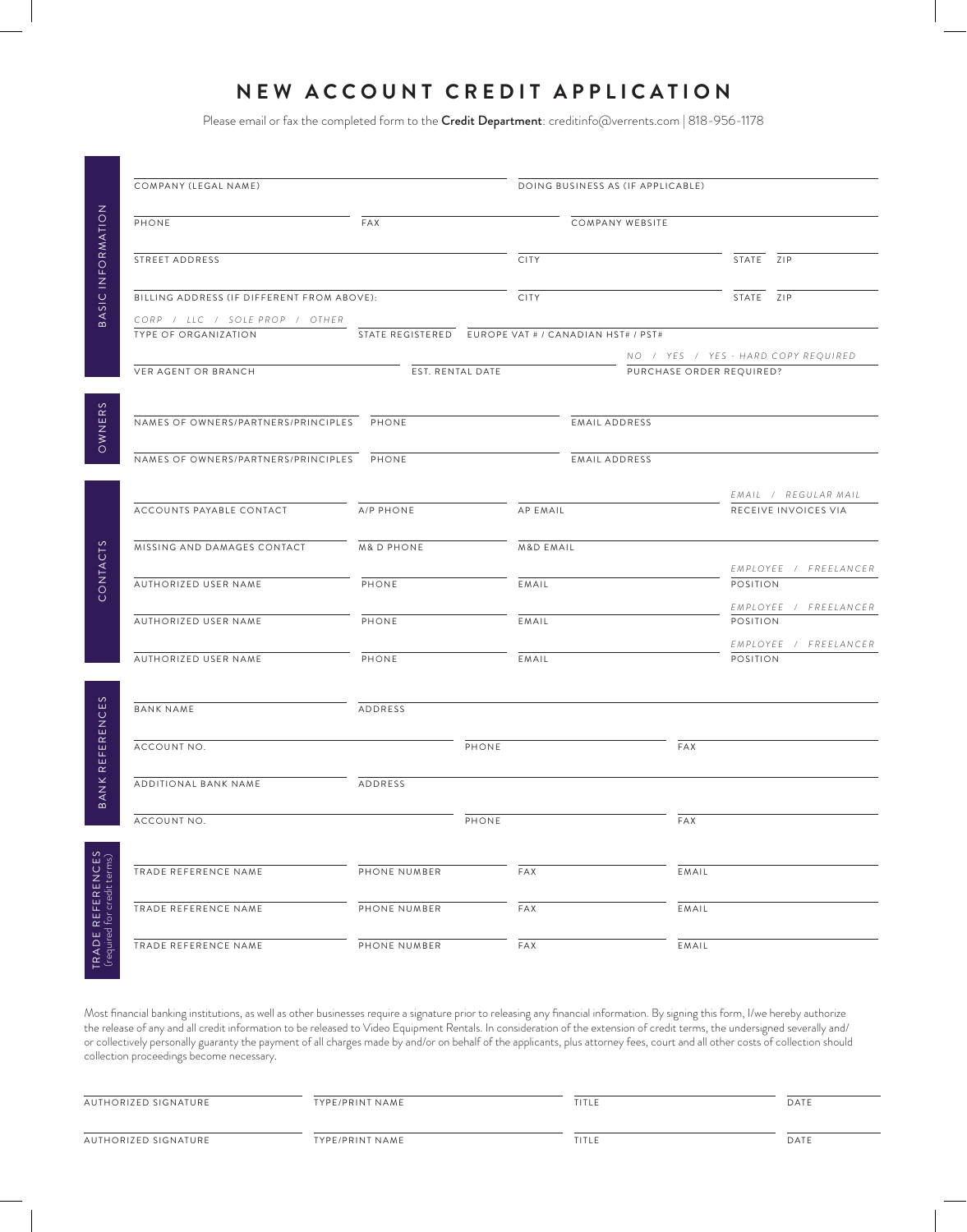## **RENTAL AGREEMENT**

#### Date:

This Rental Agreement is entered into as of the above date by and between Video Equipment Rentals, LLC et al., dba Video Equipment Rentals, also known as "VER" and referred to herein as "Lessor" and, dba referred

| to herein as "Lessee" whose principal place of business is | and |
|------------------------------------------------------------|-----|
|                                                            |     |

whose phone number is  $\frac{1}{1}$ .

This Agreement shall include and be subject to the following terms and conditions:

**1. CONTINUING RENTAL AGREEMENT:** Lessor and Lessee agree that this Agreement shall apply to any rental of Property by Lessee from Lessor occurring on or after the date of this Agreement even though the specific Property, duration of rental and/or the price for the rental may vary. The parties acknowledge and agree that the terms and conditions of this Agreement shall continue to apply to all future rental transactions between them, without necessity or either party executing a new Rental Agreement.

**2. DESCRIPTION OF PROPERTY:** The equipment ("Property") subject to this Agreement shall be the specific items of Property listed on the Equipment Schedule or Property Rental Receipt prepared by Lessor and given to Lessee at the time of delivery of the Property to Lessee or to a third party at the direction of Lessee. Such Equipment Schedule and or Property Rental Receipt shall be deemed a part of this Agreement, as if fully incorporated herein. It shall be Lessee's sole responsibility to determine that the Property delivered is in accordance with the Equipment Schedule or Property Rental Receipt and to notify Lessor immediately of any discrepancy thereon. Lessor shall not be responsible for any discrepancies not brought to Lessor's attention at the time of delivery.

**3. DELIVERY and RETURN:** For purposes of this Agreement, Lessee shall be deemed to have taken "delivery" of the Property from the time the Property is set aside from Lessor's general inventory<br>for Lessee's use. Lessee sha hours and after Lessor shall have accepted the same. "Acceptance" by Lessor shall mean that Lessor shall have unpacked the Property from its shipping container, examined it for damages and individually bar code scanned the Property into Lessor's computerized system as "returned". The acceptance of the returned Property is not a waiver by the Lessor of any claims Lessor may have against Lessee, nor a waiver of claims for latent or after discovered damage to the Property.

4. USE OF PROPERTY: Lessee shall operate and use the Property in accordance with the manufacturer's instructions and recommended use and shall neither abuse or misuse the Property nor use or store the Property in any manner or at any location which will subject it to abnormal or hazardous conditions or risk. Lessee will take all necessary precautions during the shipment, use or storage of the Property to protect the Property and all persons using the Property from injury or damage. The Property shall be used only by qualified employees or agents of Lessee. Lessee shall not make any alterations, changes, modifications or improvements to the Property without the prior written consent of Lessor and Lessee shall not deface, remove or cover any name plate on the Property showing Lessor's name and identification or that of the manufacturer. All Property shall be used in accordance with applicable federal, state or local laws or ordinances.

**5. INSPECTION/WARRANTY:** Lessee shall inspect the Property immediately on delivery and shall notify Lessor at that time if Lessee determines that the Property is not in good working condition. After such delivery and inspection, Lessee acknowledges that the Property is rented without any express or implied warranty or guaranty of any kind.

**6. RISK OF LOSS/REPAIR/NEW REPLACEMENT COST:** From the delivery of the Property to Lessee until its return to Lessor, as those terms are defined herein, including during any time of<br>transit or shipment of the Property per Lessee, Lessee's agent, Sublessee, shipper or any third party. If the Property is damaged, such liability shall include Lessor's actual cost of repair and the payment of all continuing rental charges until the repaired Property can be restored to rental use by Lessor. If the Property cannot be timely repaired, then Lessee shall be liable for Lessor's full actual new replacement cost for the Property as well as the payment of all continuing rental charges until the Property is replaced and restored to rental use by Lessor. The decision as to whether the damaged Property shall be replaced or repaired shall be solely Lessor's and shall be conclusive on Lessee. If the Property is lost, stolen or seized (by a third party or governmental agency) while in the possession of Lessee or any agent or Sublessee of Lessee, or any carrier or storage facility, Lessee shall be liable for the full new replacement cost of the Property and all continuing rental charges until the replacement Property is restored to rental use by Lessor. Lessor shall be under no obligation to replace or repair Property until Lessee has paid for the damaged, lost or stolen Property. In such event, rental charges for the subject Property shall continue to accrue until Lessee has paid for the lost, stolen or damaged Property or until repairs are completed. Accrued rental charges cannot be applied against the new replacement cost or cost of repair of damaged, lost or stolen Property.

**7. TRANSPORT AND SHIPMENT:** In the event the Property rented by Lessee is transported or shipped, whether from Lessor to Lessee, or to any third party or location, or upon its return to Lessor, or at anytime between "delivery" and "return" of the Property as those terms are defined in Section 3 of this Agreement, the risk of loss during that transport and shipment shall be solely Lessee's. Lessee, at Lessee's option, shall be entitled to select its own shipper or transport service and shall notify Lessor of that selected shipper or transport service at the time the rental order is placed. If Lessee declines to make such election, and requests transport by a shipper or transport service selected by Lessor, then Lessee shall still remain solely responsible for risk of loss during that transport or shipment and shall continue to maintain insurance on the Property as provided herein. Lessor shall bear risk of loss during transport or shipment only during times when Lessor's own employees are directly handling the transport or shipment.

**8. INDEMNIFICATION:** Lessee agrees to defend, indemnify and hold Lessor harmless against any claim, liability loss, costs, damages, expenses, or demands arising directly or indirectly out of, or in connection with the use of the Property leased from Lessor by Lessee, its agents, servants, sublessees, contractors, representatives, guests, invitees, or customers. 9. PROPERTY INSURANCE: Lessee shall at all times from the delivery of the Property to Lessee to its return to Lessor, as those terms are defined herein, including during times of shipment and storage, maintain property insurance covering the Property from damage or loss from any cause whatsoever. Such property insurance shall be in an amount sufficient to cover the full new replacement cost of the Property and Lessor's rental charges until the Property is repaired or replaced. Lessor shall be named an additional insured and loss payee on such policy or policies and, upon request by Lessor, Lessee shall provide Lessor with proof of such insurance.

**10. AUTOMOBILE LIABILITY INSURANCE:** Lessee shall, at its own expense, maintain business automobile insurance, including coverage for loading and unloading Property and hired auto physical damage insurance covering owned, co-owned, hired and rented or leased vehicles. Coverage for physical damage shall include the perils of "comprehensive" and "collision" loss. Lessor shall be named as an additional insured respecting the liability coverage and as loss payee on the hired auto physical damage coverage. The insurance shall provide no less than \$1,000,000 in combined single limits, and actual cash value, less a \$1,000 deductible for the physical damage on comprehensive and collision coverage.

**11. WORKER'S COMPENSATION INSURANCE:** Lessee shall, at its own expense, maintain worker's compensation/employer's liability insurance during the course of the Property rental with minimum limits of \$1,000,000.

**12. COMMERCIAL GENERAL LIABILITY INSURANCE:** Lessee shall, at its own expense, maintain commercial general liability insurance which includes coverage for independent contractors and contractual liability coverage specifically referring to this Rental Agreement and to the hold harmless agreement herein. Said insurance shall name Lessor as an additional insured and provide that said insurance is primary coverage with respect to all insured's the limits of which must be exhausted before any obligation arises under Lessor's insurance. Such insurance shall remain in effect during the course of the rental agreement, and shall include the following coverages: broad form contractual liability, personal injury liability, completed operations, and products liability. Such insurance shall have provided general aggregate limits of not less than \$2,000,000 (including the coverages specified above), personal injury and advertising injury of not less than \$1,000,000 and per occurrence limits of no less than \$1,000,000.

**13. NOTICE OF INSURANCE:** Before obtaining possession of the Property leased, Lessee shall provide Lessor a Certificate of Insurance and applicable endorsements confirming each of the coverages specified above. All Certificates of Insurance shall be signed by an authorized agent or representative of the insurance company. All insurance maintained by Lessee pursuant to the foregoing provisions, shall be issued by an insurance carrier authorized to do business in the State of California with a BEST rating of A- or higher. The failure of Lessor to demand such notice or proof of insurance shall not excuse Lessee from providing it.

14. NOTICE OF CANCELLATION OF INSURANCE: Lessee shall provide Lessor with thirty (30) days written notice prior to the effective cancellation, material change, or modification to any insurance required to be maintained by Lessee pursuant to the foregoing provisions.

**15. WAIVER OF SUBROGATION:** All insurance maintained by Lessee pursuant to the foregoing provisions shall contain a waiver of subrogation against Lessor.

**16. FAILURE TO PROCURE INSURANCE:** Should Lessee fail to procure or pay the cost of maintaining in force the insurance specified herein, or to provide Lessor upon request with satisfactory evidence of insurance, Lessor may, but shall not be obliged to, procure the insurance and Lessee shall reimburse Lessor on demand for such costs. Lapse or cancellation of the requirement of insurance shall be an immediate and automatic default of this rental agreement.

**17. SUBLEASE BY LESSEE:** The grant by Lessee of a sublease of the Property shall not effect Lessee's obligation to procure insurance for the benefit of Lessor as provided herein nor shall such Sublease otherwise effect or diminish any of Lessee's obligations under this Agreement.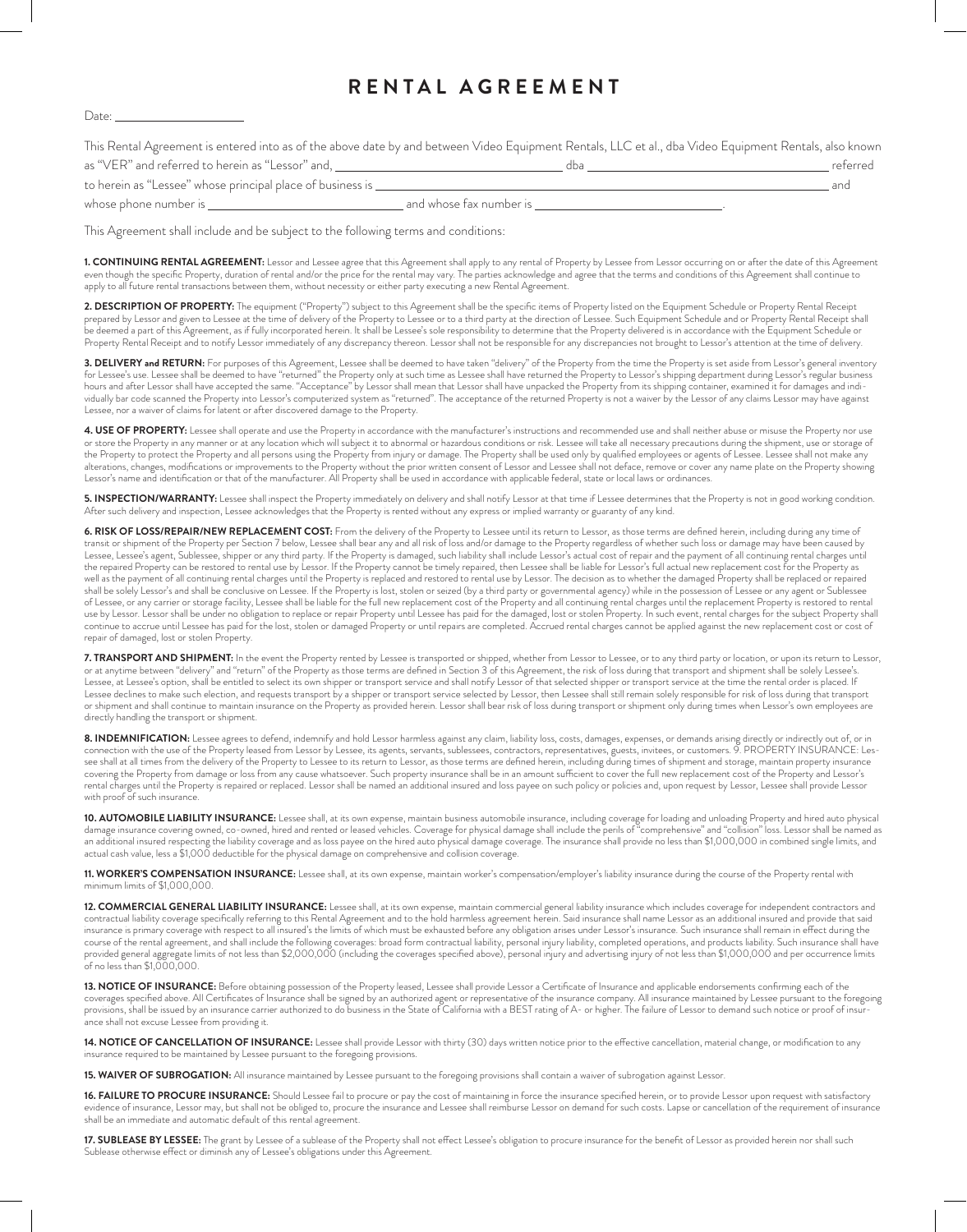**18. REMOVAL FROM STATE/U.S.:** Lessee shall not remove the Property from the State of Lessor's applicable Rental Office without Lessor's prior written consent, nor shall the Property be removed (under any circumstances) from the United States of America.

**19. ATTORNEY'S FEE:** Lessee hereby agrees to pay all of Lessor's attorney's fees and costs actually incurred by Lessor in enforcing the Terms and Conditions of this Agreement, regardless of whether or not a legal action is filed.

20. PLACE OF CONTRACT, VENUE AND APPLICABLE LAW: This Agreement shall be deemed entered into at Lessor's principal office located in the County of Los Angeles in the State of California. In the event of any dispute between the parties, Lessor and Lessee agree that venue in legal action between them shall be in the Superior Court for the County of Los Angeles, State of California, and that California law shall apply in the interpretation of this Agreement.

**21. INCORPORATION BY REFERENCE:** This Agreement and any attached or future Equipment Schedules are incorporated by reference and made an integral part of the Agreement. This instrument and any such Equipment Schedules constitutes the complete agreement between the parties as to the issues covered herein. Further, no agreements, representations, or warranties other than those specifically set forth in this Agreement or in the attached Equipment Schedule(s) shall be binding on any of the parties unless they are also set forth in a writing that is signed by both parties.

22. SECURITY DEPOSIT: Lessor may, at Lessor's option, require Lessee to give Lessor a security deposit in an amount determined by Lessor. Said security deposit, if done by credit and/or charge card, shall be final. Lessee and/or charge card holder waive all rights to dispute charges with credit/charge card company and agree to resolve disputes as if the charges were made as cash payments. In the event that the credit/charge company fails to honor Lessor's charges for any reason, or if the credit charge or credit available shall be insufficient to cover the claims of Lessor under this Agreement, Lessee shall remain absolutely liable for the full amount of the claims. The election by Lessor to request and accept a security deposit in lieu of a proof of insurance certificate from Lessee, or for any other reason, does not constitute a waiver or limitation by Lessor of any of Lessor's rights or Lessee's obligations under this Agreement.

**23. TITLE AND OWNERSHIP:** This Agreement constitutes a lease and not a sale of the Property or the creation of a security interest therein. No part of the rental payments made under this Agree-<br>ment shall be deemed paymen of all liens, levies and encumbrances.

24. SURRENDER: Upon the expiration or earlier termination of this lease, Lessee shall return the Property to Lessor in the same condition as at the delivery to Lessee, ordinary wear and tear excepted. Lessee does hereby grant Lessor an option to terminate this agreement on twenty-four hours notice.

25. INSPECTION: Lessor shall have the right to inspect the equipment or observe its use at all reasonable times.

**26. SEVERABILITY:** The provisions of this contract shall be severable so that the invalidity, unenforceability or waiver of any of the provisions shall not affect the remaining provisions.

27. TERMS OF RENTAL: Unless otherwise specified in writing, the Property shall be leased on a day-to-day basis and all rates shall apply to each full day or any fraction thereof which has elapsed between the time the Property is "delivered" to Lessee and the time it is "returned" to Lessor. Lessee agrees to return the Property on the date and time specified on the equipment schedule. If Lessee fails to return the Property by the return date specified, Lessee is liable for the daily rental cost of the Property until it is returned. Unless otherwise stated in writing, a full additional day's rental will be charged for any Property not returned by 10AM on the due date. The rental fee payable for any item of Property shall be the Lessor's standard daily rental rate for such equipment. Lessor's standard daily rates are subject to change at any time without notice. Lessor may discount rates upon their discretion. Discounts may be revoked at any time. All rates are FOB Lessor, and Lessee is responsible for all shipping and delivery charges. No allowance will be made for items delivered to but not used by Lessee.

**28. PAYMENT AND CHARGES:** Rental rates are offered to Lessee based upon Lessee's credit information available to Lessor at time of rental. If Lessee's credit information is incorrect or changes during the course of a rental, Lessor may revise the applicable rate without notice. Lessee agrees rental invoices and loss or damage invoices are payable upon receipt of invoices or use of the equipment. Any discounts granted by Lessor may be revoked at any time after thirty (30) days. If credit card is supplied by Lessee to Lessor, Lessee acknowledges and grants Lessor the unequivocal right to recover from Lessee's credit card immediately and/or consecutively any charges or amounts due Lessor until paid in full. Lease payment may not be applied to the purchase or repair or replacement cost of the Property.

**29. INTEREST CHARGES:** Monetary balances unpaid by Lessee and unpaid claims by Lessor against Lessee shall bear interest at the rate of 1.5 percent per month until paid; provided, however, that<br>if such interest rate excee

30. PERSONNEL: In the event, Lessor provides Lessee any personnel at any point, the Personnel supplied by Lessor shall act in the capacity of "Technical Engineers". It is acknowledged and agreed by Lessor that in performing any personnel services, Lessors Personnel will be acting under the direct supervision and control of Lessee and not by Lessor.

Lessee shall be solely responsible for providing such supervision and control as will protect the Personnel, the Equipment and third parties from injury or loss. In view of such supervision and control by Lessee, Lessor and Lessors Personnel shall have liability only for the willful misconduct or gross negligence of its Personnel.

**31. CANCELLATION:** In the event of cancellation, charges may apply in consideration of Lessor's preparing, holding in reserve or sub-renting equipment on Lessee's behalf. Lessor shall be entitled to<br>compensation for any l

32. DEFAULT: In the event Lessee shall fail to make any of the lease payments when due or shall fail to perform any other covenant or condition hereof to be performed by Lessee or any of the events described in this Agreement, Lessor may, in addition to all other remedies provided by law, exercise any one or more of the following, with or without demand, notice or legal process:

a. Recover from Lessee all sums then due;

b. Repossess the Property (by entering upon Lessee's premises, if necessary) without liability for trespass, or responsibility with respect to the Property or to any article left in or attached to same; and recover from Lessee all damages sustained by Lessor as a result thereof;

c. Recover from Lessee any and all damages which Lessor shall have sustained by reason of non-performance by the Lessee of the terms and conditions of this Agreement; d. Retain, free from any claim by Lessee, all payments or other property theretofore received under this Agreement.

e. Recover from Lessee all expenses incurred by Lessor in protection of its rights under this Agreement, including, without limitation, attorney's fees, court costs, and costs of location, repossessing, repairing, reconditioning and storing the Property.

**33. BANKRUPTCY:** Neither this Agreement nor the Property is assignable or transferable by operation of law. If any proceeding under the Bankruptcy Act, as amended, is commenced by or against the Lessee, or if the Lessee is adjudged insolvent, or makes any assignment for the benefit of his creditors or if a writ of attachment or execution is levied on any item or items of the equipment and is not released or satisfied within ten (10) days thereafter, or if a receiver is appointed in any proceeding or action to which the Lessee is a party with authority to take possession or control of any item or any item or items of the Property, Lessor shall have and may exercise any one or more of the remedies set forth in Section 32(DEFAULT) hereof. This Agreement shall, at the option of the Lessor, without notice, immediately terminate and shall not be treated as an asset of Lessee after the exercise of said option and Lessor shall recover from Lessee any and all costs or damages associated with recovery of the Property.

By signing LESSOR and LESSEE agree to the above terms and conditions. Each warrants to the other that the person signing below has full authority to enter into this Agreement and/ or sign this Agreement on behalf of a corporate or like business entity.

DATE DATE DESCRIPTION OF PROPERTY AND LOCAL CONTRACT OF DATE OF A SECOND USE OF DATE OF A SECOND USE OF A SECOND USE OF A SECOND USE OF A SECOND USE OF A SECOND USE OF A SECOND USE OF A SECOND USE OF A SECOND USE OF A SECO

AUTHORIZED REPRESENTATIVE OF LESSEE'S SIGNATURE AUTHORIZED REPRESENTATIVE OF VER'S SIGNATURE

PLEASE TYPE OR PRINT NAME AND TITLE THE PLEASE TYPE OR PRINT NAME AND TITLE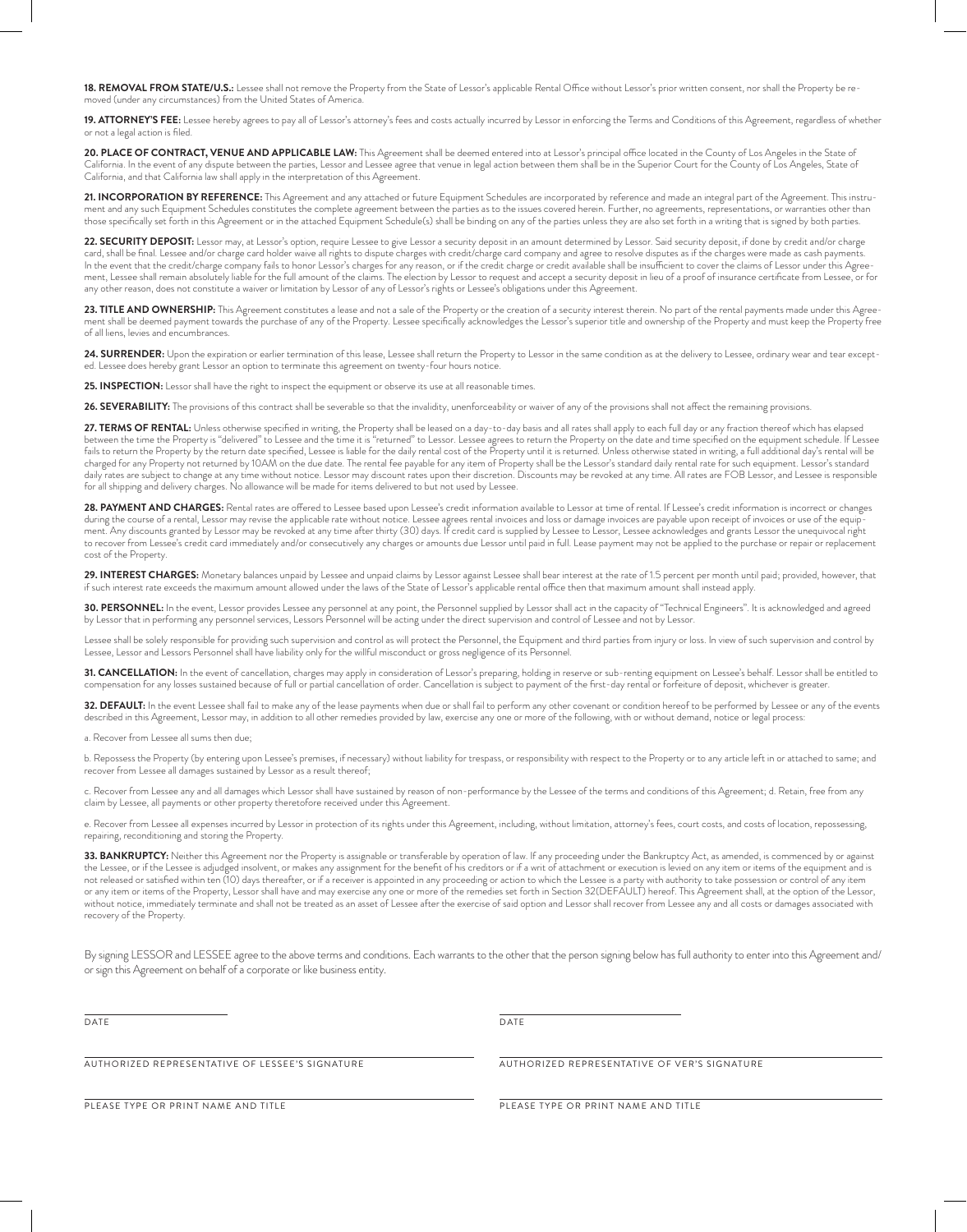# **CREDIT CARD AUTHORIZATION FORM**

Please send the completed form to the Credit Department. Email:creditinfo@ver.com | Fax: 818-956-1178. We accept Visa, Master Card and American Express.

VER may request a Security Deposit for the full replacement of the equipment by authorizing a hold on your credit card. VER does not recommend the use of Debit Cards. Authorizing a hold on a debit card will result in the complete removal of the approved transaction amount from your account. There may be a delay depending on the issuing bank, in releasing the funds, once VER has released the transaction. Please consult with your bank to ensure the funds are returned to you in a timely manner.

| CARDHOLDER NAME             |             | COMPANY NAME |                        |                  |
|-----------------------------|-------------|--------------|------------------------|------------------|
| CARD TYPE                   | CARD NUMBER |              | <b>EXPIRATION DATE</b> | 3 OR 4 DIGIT CVV |
| CREDIT CARD BILLING ADDRESS |             | <b>CITY</b>  | STATE                  | ZIP CODE         |
| CC HOLDER'S PHONE NUMBER    |             |              |                        |                  |

### PLEASE PROVIDE A PHOTO COPY FRONT AND BACK OF YOUR DRIVER'S LICENSE AND CREDIT CARD ONTO AN ATTACHED SHEET.

*I HEREBY AUTHORIZE VIDEO EQUIPMENT RENTALS TO CHARGE THE CREDIT CARD ABOVE FOR PAYMENT, SECURITY DEPOSITS, AND INSURANCE DEDUCT -* IBLES. I DECLARE THAT THE INFORMATION THAT I HAVE PROVIDED IS CORRECT. I HEREBY TAKE FULL RESPONSIBILITY FOR PAYMENT AND ANY MISSING OR *DAMAGES THAT MIGHT OCCUR.*

CARDHOLDER'S SIGNATURE DATE